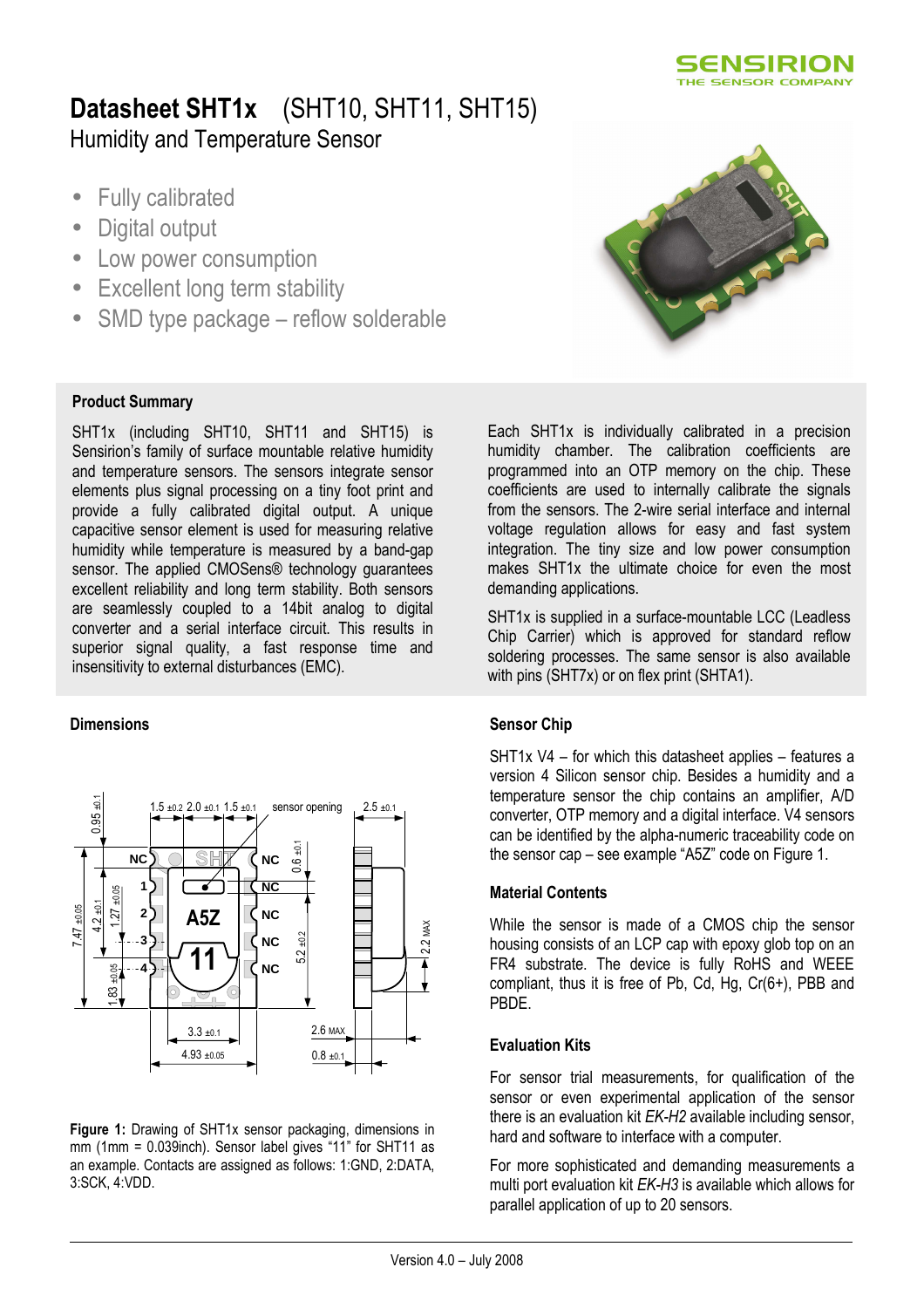

# Sensor Performance

#### **Relative Humidity**

| Parameter                    | Condition    | min          | typ                   | max  | <b>Units</b> |
|------------------------------|--------------|--------------|-----------------------|------|--------------|
| Resolution 1                 |              | 0.4          | 0.05                  | 0.05 | %RH          |
|                              |              | 8            | $12 \overline{ }$     | 12   | bit          |
| Accuracy <sup>2</sup>        | typical      |              | ±4.5                  |      | %RH          |
| SHT10                        | maximal      |              | see Figure 2          |      |              |
| Accuracy <sup>2</sup>        | typical      |              | $\pm 3.0$             |      | %RH          |
| SHT <sub>11</sub>            | maximal      |              | see Figure 2          |      |              |
| Accuracy <sup>2</sup>        | typical      |              | ±2.0                  |      | %RH          |
| SHT <sub>15</sub>            | maximal      | see Figure 2 |                       |      |              |
| Repeatability                |              |              | ±0.1                  |      | %RH          |
| Replacement                  |              |              | fully interchangeable |      |              |
| <b>Hysteresis</b>            |              |              | ±1                    |      | %RH          |
| Nonlinearity                 | raw data     |              | $\pm 3$               |      | %RH          |
|                              | linearized   |              | <<1                   |      | %RH          |
| Response time 3              | $\tau$ (63%) |              | 8                     |      | s            |
| <b>Operating Range</b>       |              | 0            |                       | 100  | %RH          |
| Long term drift <sup>4</sup> | normal       |              | ${}^{5}$ < 0.5        |      | %RH/yr       |



Figure 2: Maximal RH-accuracy at 25°C per sensor type.

#### Electrical and General Items

| Parameter              | Condition                                   | min | typ | max | Units |  |  |  |  |  |
|------------------------|---------------------------------------------|-----|-----|-----|-------|--|--|--|--|--|
| Source Voltage         |                                             | 2.4 | 3.3 | 5.5 | V     |  |  |  |  |  |
|                        | sleep                                       |     | 2   | 5   | μW    |  |  |  |  |  |
| Power<br>Consumption 5 | measuring                                   |     | 3   |     | mW    |  |  |  |  |  |
|                        | average                                     |     | 150 |     | μW    |  |  |  |  |  |
| Communication          | digital 2-wire interface, see Communication |     |     |     |       |  |  |  |  |  |
| Storage                | 10 - 50°C (0 - 125°C peak), 20 - 60%RH      |     |     |     |       |  |  |  |  |  |

<sup>1</sup> The default measurement resolution of is 14bit for temperature and 12bit for humidity. It can be reduced to 12/8bit by command to status register.

#### **Temperature**

| Parameter                  | Condition   | min          | typ                   | max   | Units |
|----------------------------|-------------|--------------|-----------------------|-------|-------|
| Resolution 1               |             | 0.04         | 0.01                  | 0.01  | °C    |
|                            |             | 12           | 14                    | 14    | bit   |
| Accuracy <sup>2</sup>      | typical     |              | ±0.5                  |       | °C    |
| SHT10                      | maximal     |              | see Figure 3          |       |       |
| Accuracy <sup>2</sup>      | typical     |              | $\pm 0.4$             |       | °C    |
| SHT11                      | maximal     | see Figure 3 |                       |       |       |
| Accuracy <sup>2</sup>      | typical     |              | $\pm 0.3$             |       | °C    |
| SHT15                      | maximal     | see Figure 3 |                       |       |       |
| Repeatability              |             |              | ±0.1                  |       | °C    |
| Replacement                |             |              | fully interchangeable |       |       |
| <b>Operating Range</b>     |             | -40          |                       | 123.8 | °C    |
|                            |             | -40          |                       | 254.9 | °F    |
| Response Time <sup>6</sup> | $\tau(63%)$ | 5            |                       | 30    | s     |
| Long term drift            |             |              | < 0.04                |       | °C/yr |



Figure 3: Maximal T-accuracy per sensor type.

#### Packaging Information

| Sensor Type       | Packaging   | Quantity | Order Number |  |  |  |
|-------------------|-------------|----------|--------------|--|--|--|
| SHT10             | Tape & Reel | 2000     | 1-100218-04  |  |  |  |
|                   | Tape & Reel | 100      | 1-100051-04  |  |  |  |
| SHT11             | Tape & Reel | 400      | 1-100098-04  |  |  |  |
|                   | Tape & Reel | 2000     | 1-100524-04  |  |  |  |
| SHT <sub>15</sub> | Tape & Reel | 100      | 1-100085-04  |  |  |  |
|                   | Tape & Reel | 400      | 1-100093-04  |  |  |  |

<sup>4</sup> Value may be higher in environments with high contents of volatile organic compounds. See Section 1.3 of Users Guide.

 $\overline{a}$ 

<sup>2</sup> Accuracies are tested at Outgoing Quality Control at 25°C (77°F) and 3.3V. Values exclude hysteresis and non-linearity.

 $3$  Time for reaching 63% of a step function, valid at 25°C and 1 m/s airflow.

<sup>&</sup>lt;sup>5</sup> Values for VDD=5.5V at 25°C, average value at one 12bit measurement per second.

<sup>6</sup> Response time depends on heat capacity of and thermal resistance to sensor substrate.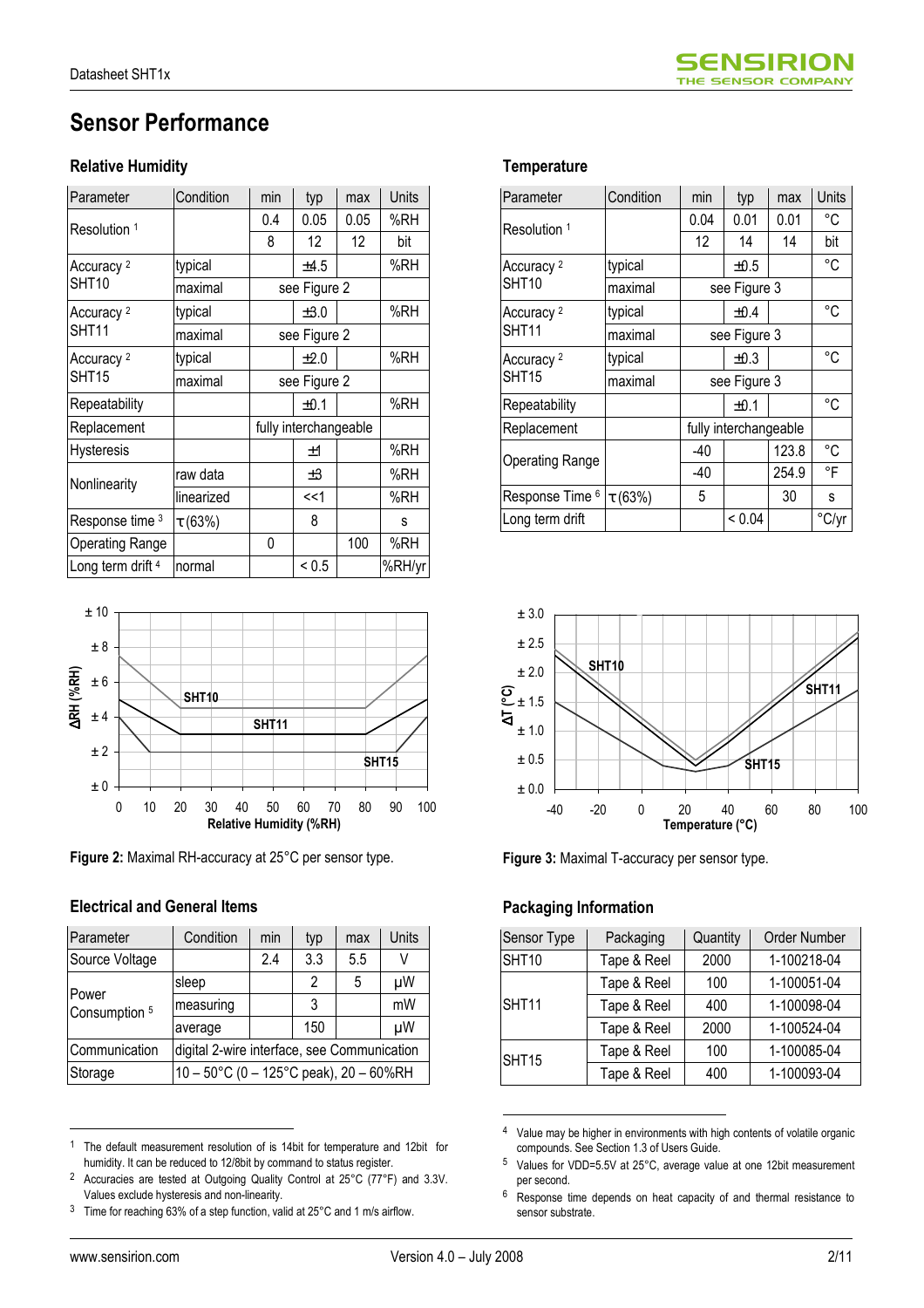

# Users Guide SHT1x

## 1 Application Information

#### 1.1 Operating Conditions

Sensor works stable within recommended normal range – see Figure 4. Long term exposures to conditions outside normal range may temporarily offset the RH signal (+3 %RH after 60h). After return to normal range it will slowly return towards calibration state by itself. See Section 1.4. "Reconditioning Procedure" to accelerate eliminating the offset. Prolonged exposure to extreme conditions may accelerate ageing.



Figure 4: Operating Conditions

#### 1.2 Soldering instructions

For soldering SHT1x standard reflow soldering ovens may be used. The sensor is qualified to withstand soldering profile according to IPC/JEDEC J-STD-020C with peak temperatures at 260°C during up to 40sec including Pbfree assembly in IR/Convection reflow ovens.



Figure 5: Soldering profile according to JEDEC standard.  $T_P \leq$ 260°C and  $t_P < 40$ sec for Pb-free assembly. T $L < 220$ °C and  $t_L <$ 150sec. Ramp-up/down speeds shall be < 5°C/sec.

For soldering in Vapor Phase Reflow (VPR) ovens the peak conditions are limited to  $T_P < 233^{\circ}$ C during t<sub>p</sub> < 60sec and ramp-up/down speeds shall be limited to 10°C/sec. For manual soldering contact time must be limited to 5 seconds at up to 350°C<sup>7</sup> .

 $\overline{a}$ 

IMPORTANT: After soldering the devices should be stored at >75%RH for at least 12h to allow the polymer to rehydrate. Otherwise the sensor may read an offset that slowly disappears if exposed to ambient conditions.

In no case, neither after manual nor reflow soldering, a board wash shall be applied. Therefore it is strongly recommended to use "no-clean" solder paste. In case of application with exposure of the sensor to corrosive gases the soldering pads shall be sealed to prevent loose contacts or short cuts.

For the design of the SHT1x footprint it is recommended to use dimensions according to Figure 7. Sensor pads are coated with 35µm Cu, 5µm Ni and 0.1µm Au.



Figure 6: Rear side electrodes of sensor, view from top side.



Figure 7: Recommended footprint for SHT1x. Values in mm.

#### 1.3 Storage Conditions and Handling Instructions

It is of great importance to understand that a humidity sensor is not a normal electronic component and needs to be handled with care. Chemical vapors at high concentration in combination with long exposure times may offset the sensor reading.

For these reasons it is recommended to store the sensors in original packaging including the sealed ESD bag at following conditions: Temperature shall be in the range of  $10^{\circ}$ C – 50 $^{\circ}$ C (0 – 125 $^{\circ}$ C for limited time) and humidity at

<sup>7</sup> 233°C = 451°F, 260°C = 500°F, 350°C = 662°F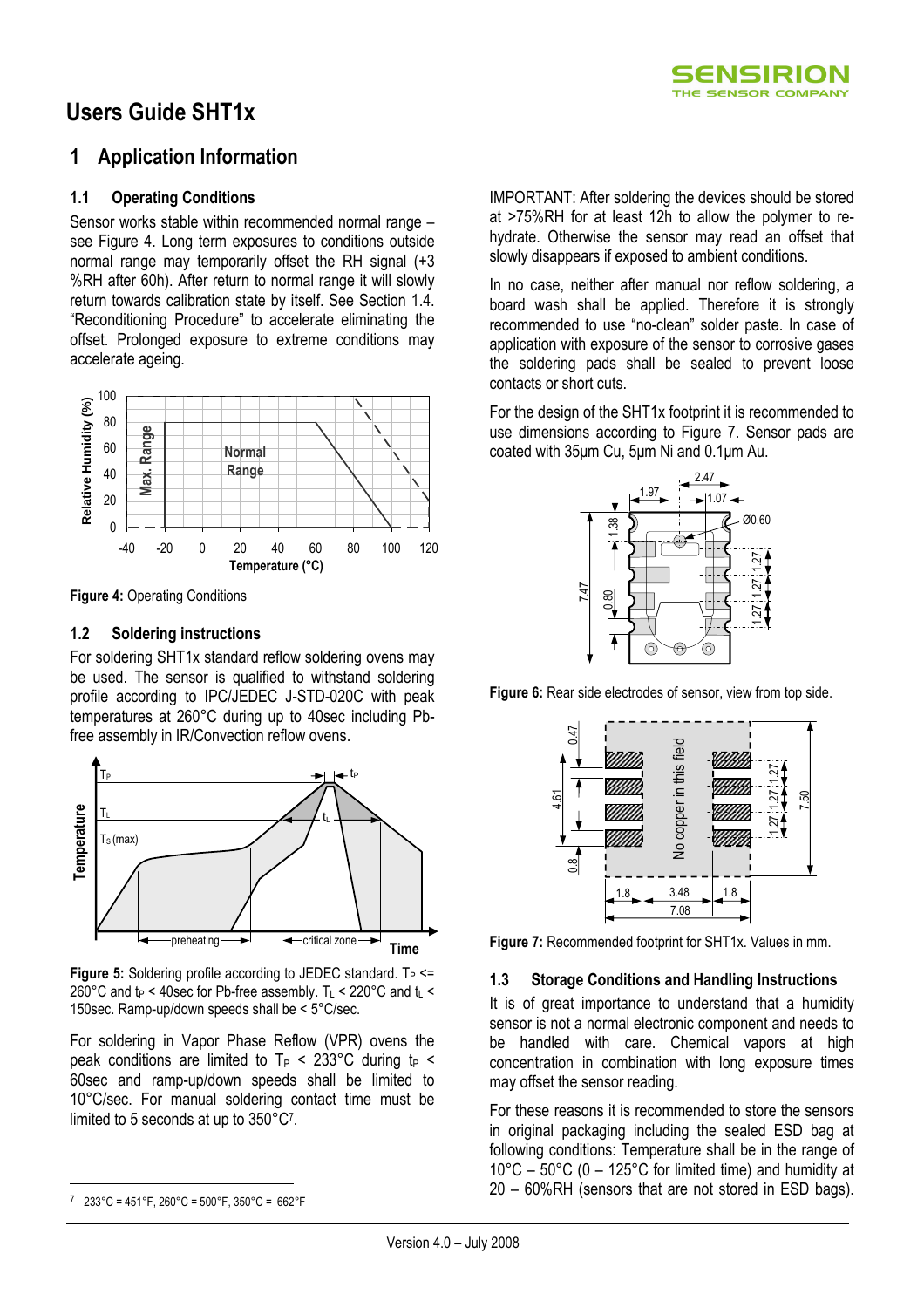For sensors that have been removed from the original packaging we recommend to stored them in ESD bags made of PE-HD<sup>8</sup>.

In manufacturing and transport the sensors shall be prevented of high concentration of chemical solvents and long exposure times. Out-gassing of glues, adhesive tapes and stickers or out-gassing packaging material such as bubble foils, foams, etc. shall be avoided. Manufacturing area shall be well ventilated.

For more detailed information please consult the document "Handling Instructions" or contact Sensirion.

#### 1.4 Reconditioning Procedure

As stated above extreme conditions or exposure to solvent vapors may offset the sensor. The following reconditioning procedure may bring the sensor back to calibration state:

Baking: 100 – 105°C at < 5%RH for 10h Re-Hydration:  $20-30^{\circ}$ C at ~ 75%RH for 12h  $^{9}$ .

#### 1.5 Temperature Effects

Relative humidity reading strongly depends on temperature. Therefore, it is essential to keep humidity sensors at the same temperature as the air of which the relative humidity is to be measured. In case of testing or qualification the reference sensor and test sensor must show equal temperature to allow for comparing humidity readings.

If the SHT1x shares a PCB with electronic components that produce heat it should be mounted in a way that prevents heat transfer or keeps it as low as possible. Measures to reduce heat transfer can be ventilation, reduction of copper layers between the SHT1x and the rest of the PCB or milling a slit into the PCB around the sensor (see Figure 8).



Figure 8: Top view of example of mounted SHT1x with slits milled into PCB to minimize heat transfer.

Furthermore, there are self-heating effects in case the measurement frequency is too high. Please refer to Section 3.3 for detailed information.

#### 1.6 Light

The SHT1x is not light sensitive. Prolonged direct exposure to sunshine or strong UV radiation may age the housing.

#### 1.7 Membranes

SHT1x does not contain a membrane at the sensor opening. However, a membrane may be added to prevent dirt and droplets from entering the housing and to protect the sensor. It will also reduce peak concentrations of chemical vapors. For optimal response times the air volume behind the membrane must be kept minimal. Sensirion recommends and supplies the SF1 filter cap for optimal IP54 protection (for higher protection – i.e. IP67 - SF1 must be sealed to the PCB with epoxy). Please compare Figure 9.



Figure 9: Side view of SF1 filter cap mounted between PCB and housing wall. Volume below membrane is kept minimal.

#### 1.8 Materials Used for Sealing / Mounting

Many materials absorb humidity and will act as a buffer increasing response times and hysteresis. Materials in the vicinity of the sensor must therefore be carefully chosen. Recommended materials are: Any metals, LCP, POM (Delrin), PTFE (Teflon), PE, PEEK, PP, PB, PPS, PSU, PVDF, PVF.

For sealing and gluing (use sparingly): High filled epoxy for electronic packaging (e.g. glob top, underfill), and Silicone. Out-gassing of these materials may also contaminate the SHT1x (see Section 1.3). Therefore try to add the sensor as a last manufacturing step to the assembly, store the assembly well ventilated after manufacturing or bake at >50°C for 24h to outgas contaminants before packing.

#### 1.9 Wiring Considerations and Signal Integrity

Carrying the SCK and DATA signal parallel and in close proximity (e.g. in wires) for more than 10cm may result in cross talk and loss of communication. This may be resolved by routing VDD and/or GND between the two data signals and/or using shielded cables. Furthermore, slowing down SCK frequency will possibly improve signal integrity. Power supply pins (VDD, GND) must be decoupled with a 100nF capacitor if wires are used.

<sup>&</sup>lt;sup>8</sup> For example, please check www.sirel.ch

<sup>9</sup> 75%RH can conveniently be generated with saturated NaCl solution. 100 – 105°C correspond to 212 – 221°F, 20 – 30°C correspond to 68 – 86°F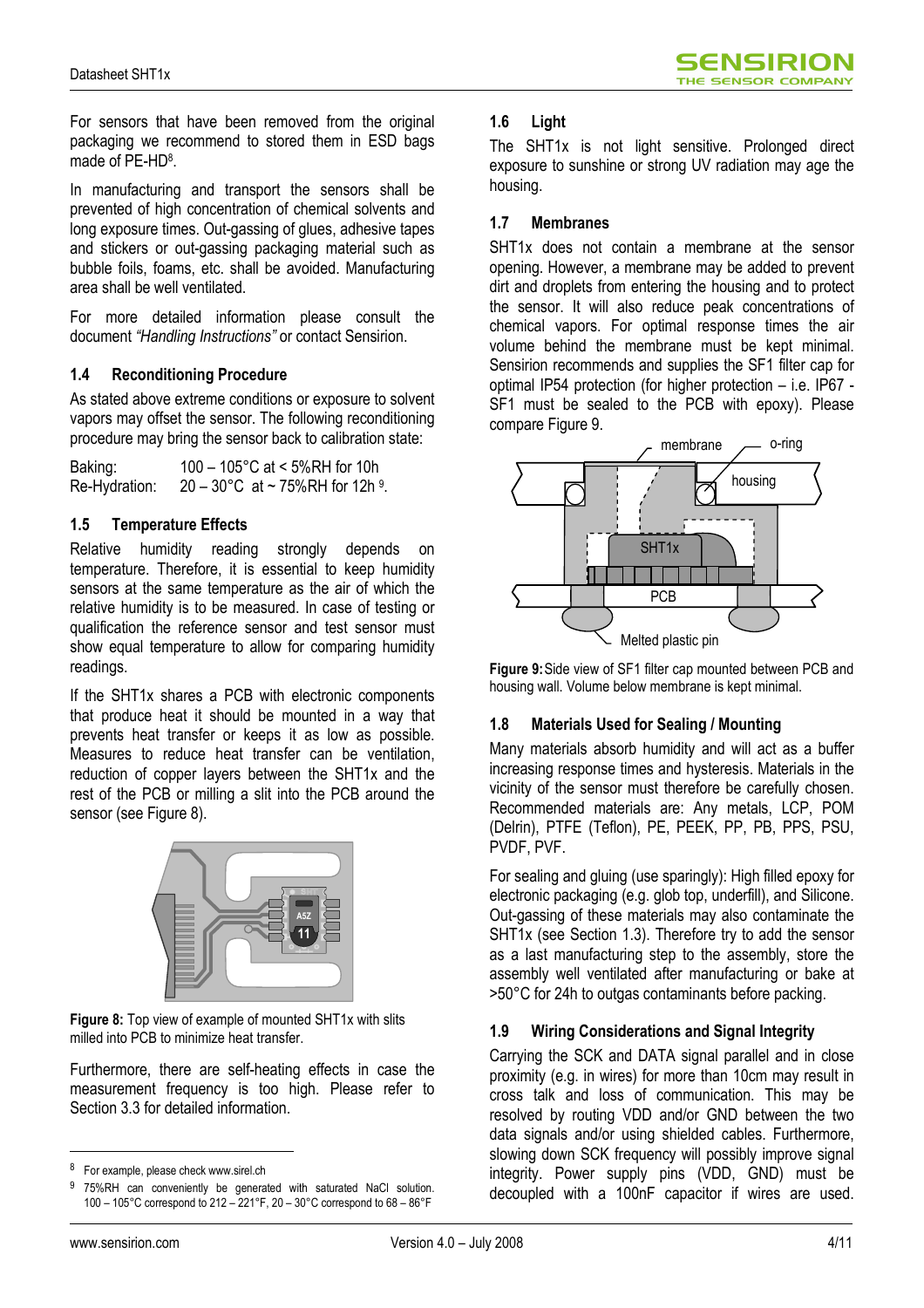SENSIRION THE SENSOR COMPANY

Capacitor should be placed as close to the sensor as possible. Please see the Application Note "ESD, Latchup and EMC" for more information.

#### 1.10 ESD (Electrostatic Discharge)

ESD immunity is qualified according to MIL STD 883E, method 3015 (Human Body Model at ±2 kV).

Latch-up immunity is provided at a force current of  $±100$ mA with T<sub>amb</sub> = 80°C according to JEDEC78A. See Application Note "ESD, Latchup and EMC" for more information.

## 2 Interface Specifications

| Pin       | <b>Name</b> | <b>Comment</b>                  | <b>NC</b><br><b>NC</b> |
|-----------|-------------|---------------------------------|------------------------|
|           | <b>GND</b>  | Ground                          | <b>NC</b>              |
| 2         |             | DATA Serial Data, bidirectional | <b>NC</b><br>2<br>A5Z  |
| 3         | <b>SCK</b>  | Serial Clock, input only        | <b>NC</b><br>3         |
| 4         | VDD         | Source Voltage                  | <b>NC</b><br>4         |
| <b>NC</b> | NC.         | Must be left unconnected        |                        |

Table 1: SHT1x pin assignment. NC remain floating.

#### 2.1 Power Pins (VDD, GND)

The supply voltage of SHT1x must be in the range of 2.4 – 5.5V, recommended supply voltage is 3.3V. Power supply pins Supply Voltage (VDD) and Ground (GND) must be decoupled with a 100 nF capacitor – see Figure 10.

The serial interface of the SHT1x is optimized for sensor readout and effective power consumption. The sensor cannot be addressed by I2C protocol, however, the sensor can be connected to an I2C bus without interference with other devices connected to the bus. The controller must switch between the protocols.



Figure 10: Typical application circuit, including pull up resistor  $R_P$  and decoupling of VDD and GND by a capacitor.

#### 2.2 Serial clock input (SCK)

SCK is used to synchronize the communication between microcontroller and SHT1x. Since the interface consists of fully static logic there is no minimum SCK frequency.

#### 2.3 Serial data (DATA)

The DATA tri-state pin is used to transfer data in and out of the sensor. For sending a command to the sensor, DATA is valid on the rising edge of the serial clock (SCK) and must remain stable while SCK is high. After the falling edge of SCK DATA may be changed. For safe communication DATA valid shall be extended  $T_{\text{SU}}$  and  $T_{\text{HO}}$ before the rising and after the falling edge of SCK, respectively – see Figure 11. For reading data from the sensor, DATA is valid  $T_v$  after SCK has gone low and remains valid until the next falling edge of SCK.

To avoid signal contention the microcontroller must only drive DATA low. An external pull-up resistor (e.g. 10kΩ) is required to pull the signal high – it should be noted that pull-up resistors may be included in I/O circuits of microcontrollers. See Table 2 for detailed I/O characteristic of the sensor.

### 2.4 Electrical Characteristics

The electrical characteristics such as power consumption, low and high level, input and output voltages depend on the supply voltage. Table 2 gives electrical characteristics of SHT1x with the assumption of 5V supply voltage if not stated otherwise. For proper communication with the sensor it is essential to make sure that signal design is strictly within the limits given in Table 3 and Figure 11.

| Parameter                    | Conditions            | min   | typ  | max  | Units      |
|------------------------------|-----------------------|-------|------|------|------------|
| Power supply DC10            |                       | 2.4   | 3.3  | 5.5  | V          |
|                              | measuring             |       | 0.55 | 1    | mA         |
| Supply current               | average <sup>11</sup> | 2     | 28   |      | μA         |
|                              | sleep                 |       | 0.3  | 1.5  | μA         |
| Low level output<br>voltage  | $\ln 4 \text{ mA}$    | 0     |      | 250  | mV         |
| High level output<br>voltage | $R_P < 25$ k $\Omega$ | 90%   |      | 100% | <b>VDD</b> |
| Low level input<br>voltage   | Negative going        | $0\%$ |      | 20%  | VDD        |
| High level input<br>voltage  | Positive going        | 80%   |      | 100% | <b>VDD</b> |
| Input current on<br>pads     |                       |       |      | 1    | μA         |
| Output current               | on                    |       |      | 4    | mA         |
|                              | Tri-stated (off)      |       | 10   | 20   | μA         |

Table 2: SHT1x DC characteristics.  $R_P$  stands for pull up resistor, while  $I_{OL}$  is low level output current.

<sup>&</sup>lt;sup>10</sup> Recommended voltage supply for highest accuracy is 3.3V, due to sensor calibration.

<sup>11</sup> Minimum value with one measurement of 8 bit accuracy without OTP reload per second, typical value with one measurement of 12bit accuracy per second.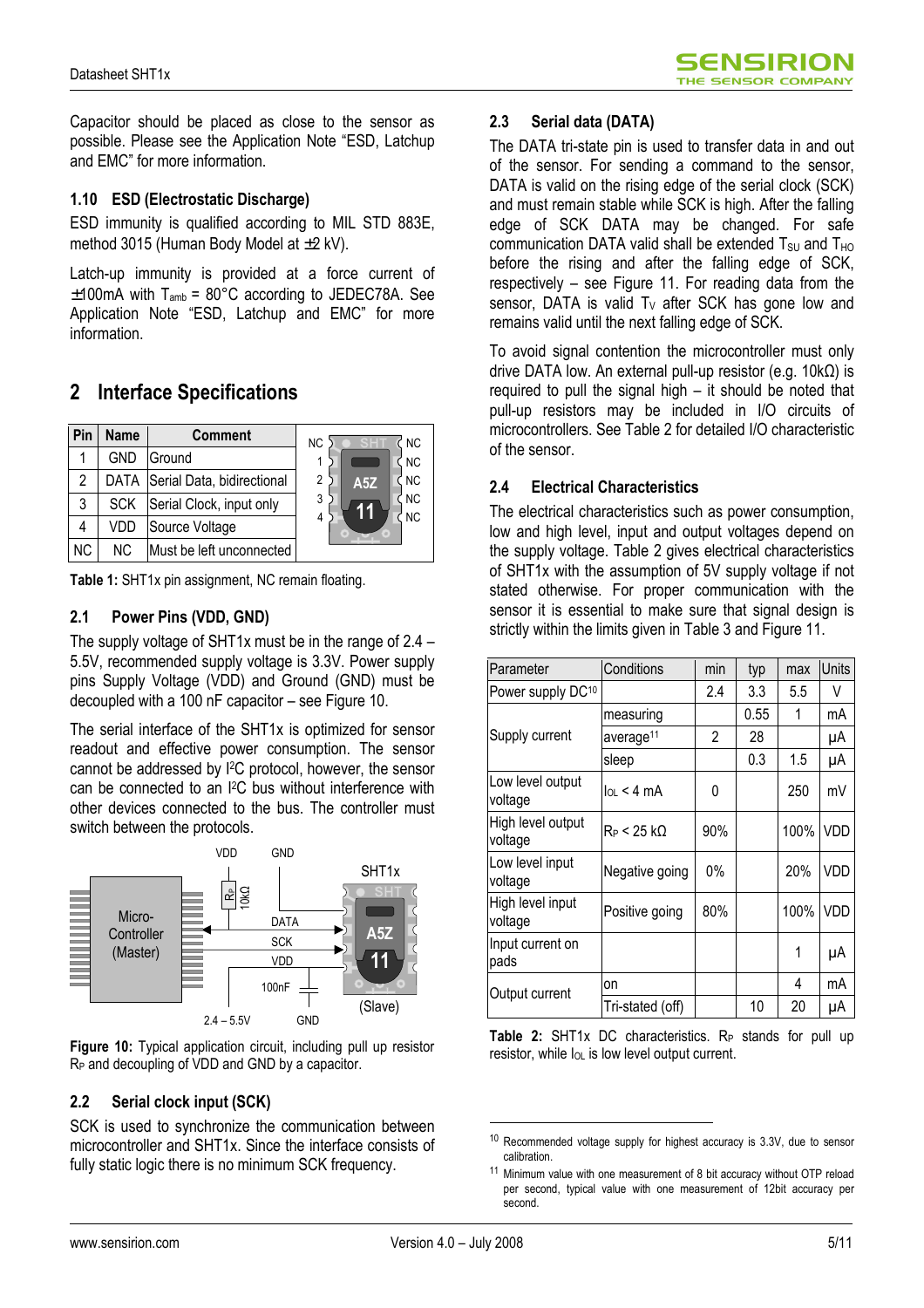

Figure 11: Timing Diagram, abbreviations are explained in Table 3. Bold DATA line is controlled by the sensor, plain DATA line is controlled by the micro-controller. Both valid times refer to the left SCK toggle.

|                 | Parameter                    | Conditions   | min  | typ  | max      | Units      |
|-----------------|------------------------------|--------------|------|------|----------|------------|
| Fsck            | <b>SCK Frequency</b>         | VDD > 4.5V   | 0    | 0.1  | 5        | <b>MHz</b> |
|                 |                              | VDD < 4.5V   | 0    | 0.1  | 1        | <b>MHz</b> |
| <b>T</b> sckx   | <b>ISCK hi/low time</b>      |              | 100  |      |          | ns         |
|                 | $T_R/T_F$ SCK rise/fall time |              | 1    | 200  | $^\star$ | ns         |
| T <sub>FO</sub> | DATA fall time               | $OL = 5pF$   | 3.5  | 10   | 20       | ns         |
|                 |                              | $OL = 100pF$ | 30   | 40   | 200      | ns         |
| T <sub>RO</sub> | DATA rise time               |              | $**$ | $**$ | $**$     | ns         |
| Tν              | DATA valid time              |              | 200  | 250  | $***$    | ns         |
| T <sub>su</sub> | DATA setup time              |              | 100  | 150  | $***$    | ns         |
| Tно             | DATA hold time               |              | 10   | 15   | ****     | ns         |

\*  $T_{\sf R\_max}$  +  $T_{\sf F\_max}$  =  $(F_{\sf SCK})$  1  $T_{\sf SCKH}$   $T_{\sf SCKL}$ 

```
** T_{R0} is determined by the R_P<sup>*</sup>C<sub>bus</sub> time-constant at DATA line
```
\*\*\*  $T_V$ <sub>max</sub> and  $T_{SU}$ <sub>max</sub> depend on external pull-up resistor (R<sub>P</sub>) and total bus line capacitance (Cbus) at DATA line

\*\*\*\*  $T_{H0 \text{ max}} < T_V - \text{max} (T_{R0}, T_{F0})$ 

Table 3: SHT1x I/O signal characteristics, OL stands for Output Load, entities are displayed in Figure 11.

## 3 Communication with Sensor

#### 3.1 Start up Sensor

As a first step the sensor is powered up to chosen supply voltage VDD. The slew rate during power up shall not fall below 1V/ms. After power-up the sensor needs 11ms to get to Sleep State. No commands must be sent before that time.

### 3.2 Sending a Command

To initiate a transmission, a Transmission Start sequence has to be issued. It consists of a lowering of the DATA line while SCK is high, followed by a low pulse on SCK and raising DATA again while SCK is still high – see Figure 12.



SENSIRIO THE SENSOR COMPANY

**Figure 12: "Transmission Start" sequence** 

The subsequent command consists of three address bits (only '000' is supported) and five command bits. The SHT1x indicates the proper reception of a command by pulling the DATA pin low (ACK bit) after the falling edge of the 8th SCK clock. The DATA line is released (and goes high) after the falling edge of the 9th SCK clock.

| Command                                                                                                                             | Code        |
|-------------------------------------------------------------------------------------------------------------------------------------|-------------|
| Reserved                                                                                                                            | 0000x       |
| <b>Measure Temperature</b>                                                                                                          | 00011       |
| <b>Measure Relative Humidity</b>                                                                                                    | 00101       |
| <b>Read Status Register</b>                                                                                                         | 00111       |
| Write Status Register                                                                                                               | 00110       |
| Reserved                                                                                                                            | 0101x-1110x |
| <b>Soft reset, resets the interface, clears the</b><br>status register to default values. Wait minimum<br>11 ms before next command | 11110       |

Table 4: SHT1x list of commands

### 3.3 Measurement of RH and T

After issuing a measurement command ('00000101' for relative humidity, '00000011' for temperature) the controller has to wait for the measurement to complete. This takes a maximum of 20/80/320 ms for a 8/12/14bit measurement. The time varies with the speed of the internal oscillator and can be lower by up to 30%. To signal the completion of a measurement, the SHT1x pulls data line low and enters Idle Mode. The controller must wait for this Data Ready signal before restarting SCK to readout the data. Measurement data is stored until readout, therefore the controller can continue with other tasks and readout at its convenience.

Two bytes of measurement data and one byte of CRC checksum (optional) will then be transmitted. The micro controller must acknowledge each byte by pulling the DATA line low. All values are MSB first, right justified (e.g. the 5th SCK is MSB for a 12bit value, for a 8bit result the first byte is not used).

Communication terminates after the acknowledge bit of the CRC data. If CRC-8 checksum is not used the controller may terminate the communication after the measurement data LSB by keeping ACK high. The device automatically returns to Sleep Mode after measurement and communication are completed.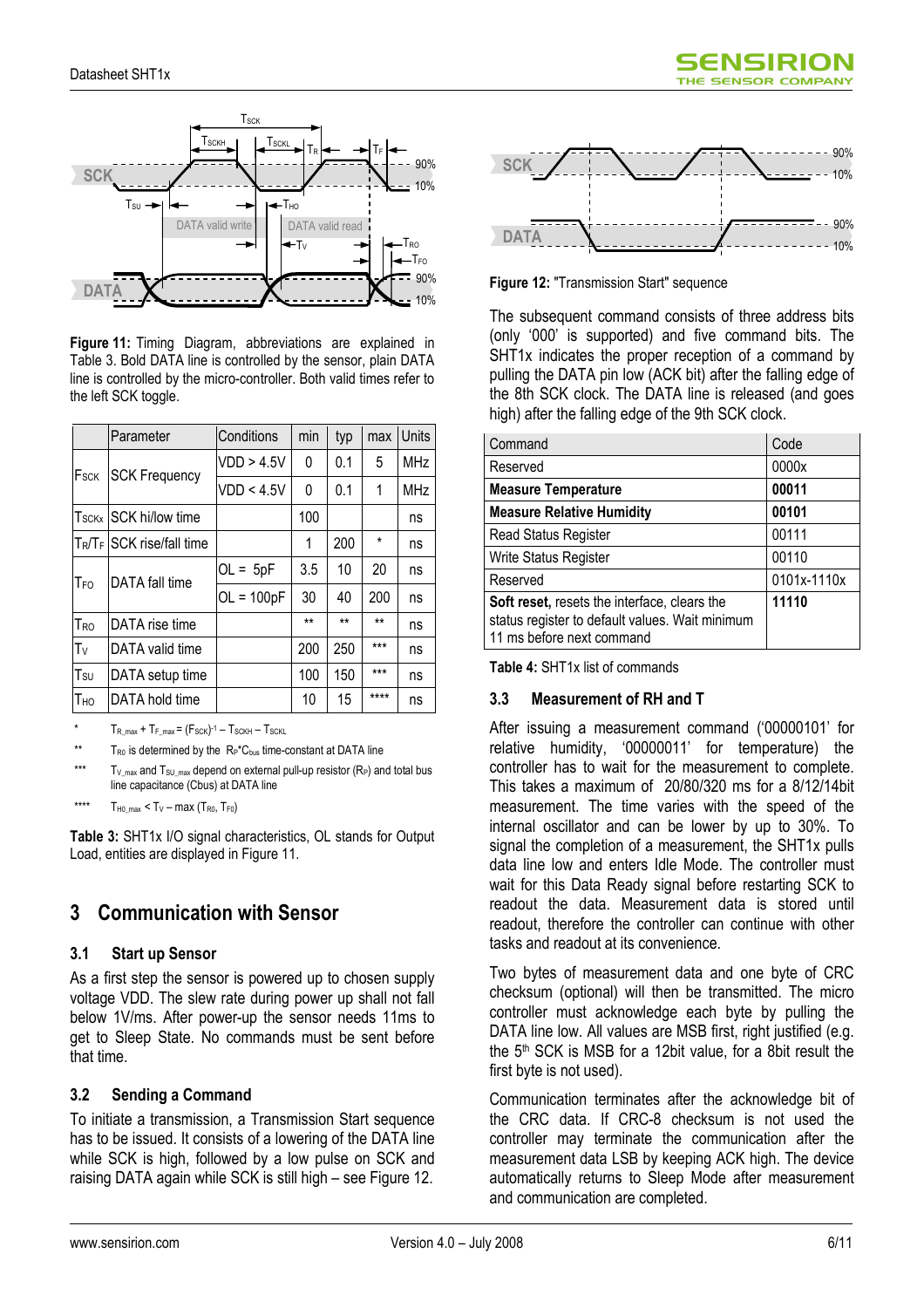Important: To keep self heating below 0.1°C, SHT1x should not be active for more than 10% of the time – e.g. maximum one measurement per second at 12bit accuracy shall be made.

#### 3.4 Connection reset sequence

If communication with the device is lost the following signal sequence will reset the serial interface: While leaving DATA high, toggle SCK nine or more times – see Figure 13. This must be followed by a Transmission Start sequence preceding the next command. This sequence resets the interface only. The status register preserves its content.



Figure 13: Connection Reset Sequence

#### 3.5 CRC-8 Checksum calculation

The whole digital transmission is secured by an 8bit checksum. It ensures that any wrong data can be detected and eliminated. As described above this is an additional feature of which may be used or abandoned.

Please consult Application Note "CRC-8 Checksum Calculation" for information on how to calculate the CRC.

#### Status Register

Some of the advanced functions of the SHT1x such as selecting measurement resolution, end of battery notice or using the heater may be activated by sending a command to the status register. The following section gives a brief overview of these features. A more detailed description is available in the Application Note "Status Register".

After the command Status Register Read or Status Register Write – see Table 4 – the content of 8 bits of the status register may be read out or written. For the communication compare Figures 16 and 17 – the assignation of the bits is displayed in Table 5.



Figure 14: Status Register Write

| ၯ |  |  |  |  |  |  |  |  |  | öñ |  | <b>tot</b> | us' |  | Register |  |  | ⊻<br>75<br>c | 崈 |  |  | Checksum |  |  |  |  | ×<br>. . |
|---|--|--|--|--|--|--|--|--|--|----|--|------------|-----|--|----------|--|--|--------------|---|--|--|----------|--|--|--|--|----------|
|---|--|--|--|--|--|--|--|--|--|----|--|------------|-----|--|----------|--|--|--------------|---|--|--|----------|--|--|--|--|----------|

Figure 15: Status Register Read

Examples of full communication cycle are displayed in Figures 15 and 16.





Figure 16: Overview of Measurement Sequence. TS = Transmission Start, MSB = Most Significant Byte, LSB = Last Significant Byte, LSb = Last Significant Bit.



Figure 17: Example RH measurement sequence for value "0000'1001"0011'0001" = 2353 = 75.79 %RH (without temperature compensation). DATA valid times are given and referenced in boxes on DATA line. Bold DATA lines are controlled by sensor while plain lines are controlled by the micro-controller.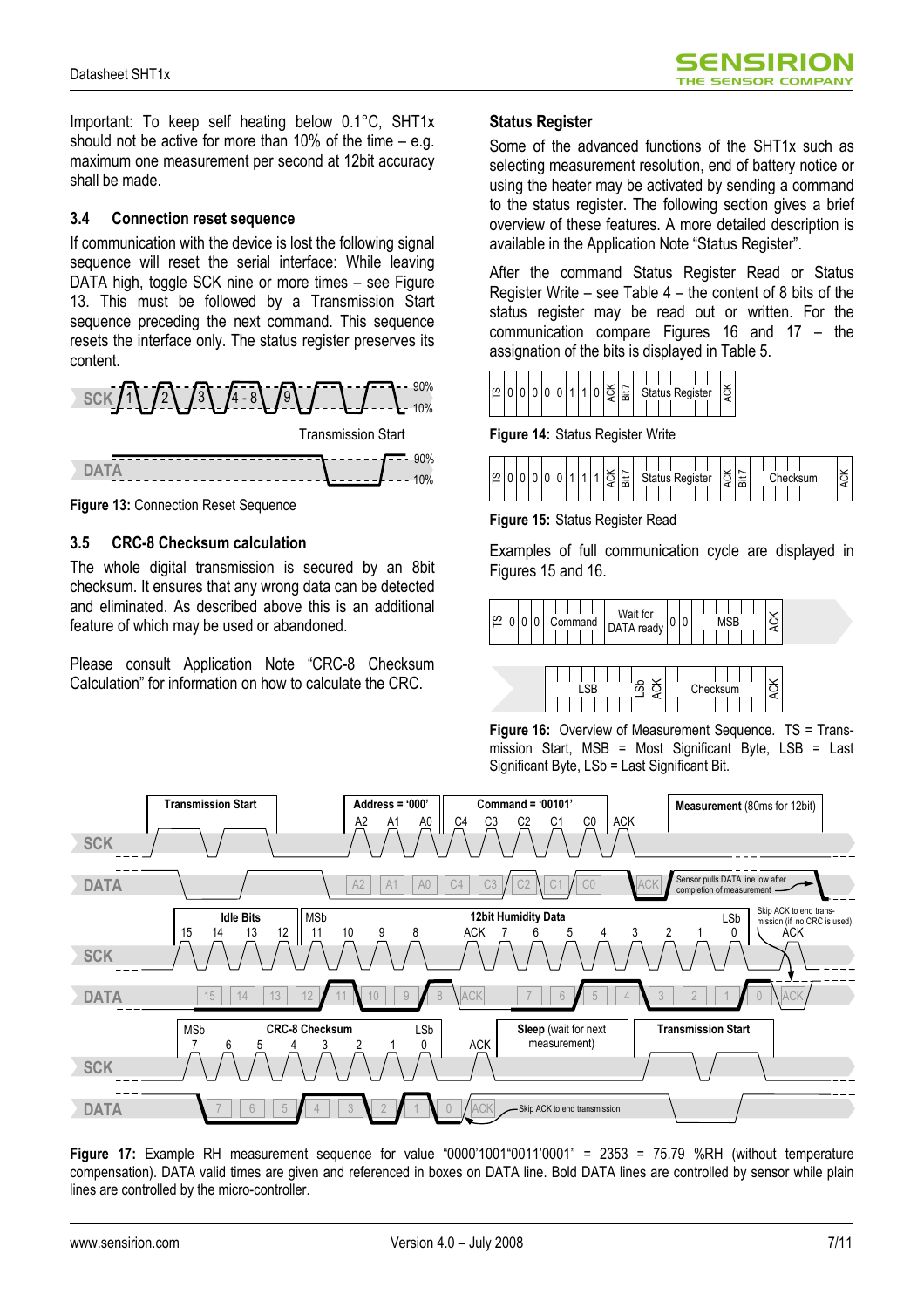| Bit | Type | Description                                                                                 | Default |                                                                    |
|-----|------|---------------------------------------------------------------------------------------------|---------|--------------------------------------------------------------------|
| 7   |      | reserved                                                                                    | 0       |                                                                    |
| 6   | R    | End of Battery (low voltage<br>detection)<br>$0'$ for VDD > 2.47<br>'1' for $VDD < 2.47$    | Χ       | No default value,<br>bit is only updated<br>after a<br>measurement |
| 5   |      | reserved                                                                                    | 0       |                                                                    |
| 4   |      | reserved                                                                                    | 0       |                                                                    |
| 3   |      | For Testing only, do not use                                                                | 0       |                                                                    |
| 2   | R/W  | Heater                                                                                      | 0       | off                                                                |
| 1   | R/W  | no reload from OTP                                                                          | 0       | reload                                                             |
| 0   | R/W  | $1' = 8$ bit RH / 12bit Temp.<br>resolution<br>$'0'$ = 12bit RH / 14bit Temp.<br>resolution | 0       | 12bit RH<br>14bit Temp.                                            |

Table 5: Status Register Bits

Measurement resolution: The default measurement resolution of 14bit (temperature) and 12bit (humidity) can be reduced to 12 and 8bit. This is especially useful in high speed or extreme low power applications.

End of Battery function detects and notifies VDD voltages below 2.47 V. Accuracy is ±0.05 V.

Heater: An on chip heating element can be addressed by writing a command into status register. The heater may increase the temperature of the sensor by  $5 - 10^{\circ}C^{12}$ beyond ambient temperature. The heater draws roughly 8mA @ 5V supply voltage.

For example the heater can be helpful for functionality analysis: Humidity and temperature readings before and after applying the heater are compared. Temperature shall increase while relative humidity decreases at the same time. Dew point shall remain the same.

Please note: The temperature reading will display the temperature of the heated sensor element and not ambient temperature. Furthermore, the sensor is not qualified for continuous application of the heater.

## 4 Conversion of Signal Output

#### 4.1 Relative Humidity

For compensating non-linearity of the humidity sensor – see Figure 18 – and for obtaining the full accuracy of the sensor it is recommended to convert the humidity readout  $(SO<sub>RH</sub>)$  with the following formula with coefficients given in Table 6:

$$
RH_{\text{linear}} = c_1 + c_2 \cdot SO_{RH} + c_3 \cdot SO_{RH}^2 \text{ (%RH)}
$$

| <b>SORH</b> | C1        | C <sub>2</sub> | C <sub>3</sub> |
|-------------|-----------|----------------|----------------|
| 12 bit      | $-2.0468$ | 0.0367         | $-1.5955E-6$   |
| 8 bit       | $-2.0468$ | 0.5872         | $-4.0845E - 4$ |

SENSIRIO THE SENSOR COMPANY

Table 6: Optimized V4 humidity conversion coefficients

The values given in Table 6 are newly introduced and provide optimized accuracy for V4 sensors along the full measurement range. The parameter set  $c_{x}^{*}$ , which has been proposed in earlier datasheets, which was optimized for V3 sensors, still applies to V4 sensors and is given in Table 7 for reference.

| <b>SORH</b> | $C_1$ <sup>*</sup> | $C_2$ * | $C_3$ <sup>*</sup> |
|-------------|--------------------|---------|--------------------|
| 12 bit      | $-4.0000$          | 0.0405  | $-2.8000E-6$       |
| 8 bit       | $-4.0000$          | 0.6480  | -7.2000E-4         |

Table 7: V3 humidity conversion coefficients, which also apply to V4.

For simplified, less computation intense conversion formulas see Application Note "RH and Temperature Non-Linearity Compensation". Values higher than 99% RH indicate fully saturated air and must be processed and displayed as 100%RH13. Please note that the humidity sensor has no significant voltage dependency.



Figure 18: Conversion from SORH to relative humidity

#### 4.2 Temperature compensation of Humidity Signal

For temperatures significantly different from 25°C (~77°F) the humidity signal requires a temperature compensation. The temperature correction corresponds roughly to 0.12%RH/°C @ 50%RH. Coefficients for the temperature compensation are given in Table 8.

$$
RH_{true} = (T_{\circ c} - 25) \cdot (t_1 + t_2 \cdot SO_{RH}) + RH_{linear}
$$

| <b>SORH</b> |      |         |
|-------------|------|---------|
| 12 bit      | 0.01 | 0.00008 |
| 8 bit       | በ በ1 | 0.00128 |

Table 8: Temperature compensation coefficients<sup>14</sup>

 $\overline{a}$ 

<sup>12</sup> Corresponds to 9 – 18°F

<sup>&</sup>lt;sup>13</sup> If wetted excessively (strong condensation of water on sensor surface), sensor output signal can drop below 100%RH (even below 0%RH in some cases), but the sensor will recover completely when water droplets evaporate. The sensor is not damaged by water immersion or condensation.

<sup>&</sup>lt;sup>14</sup> Coefficients apply both to V3 as well as to V4 sensors.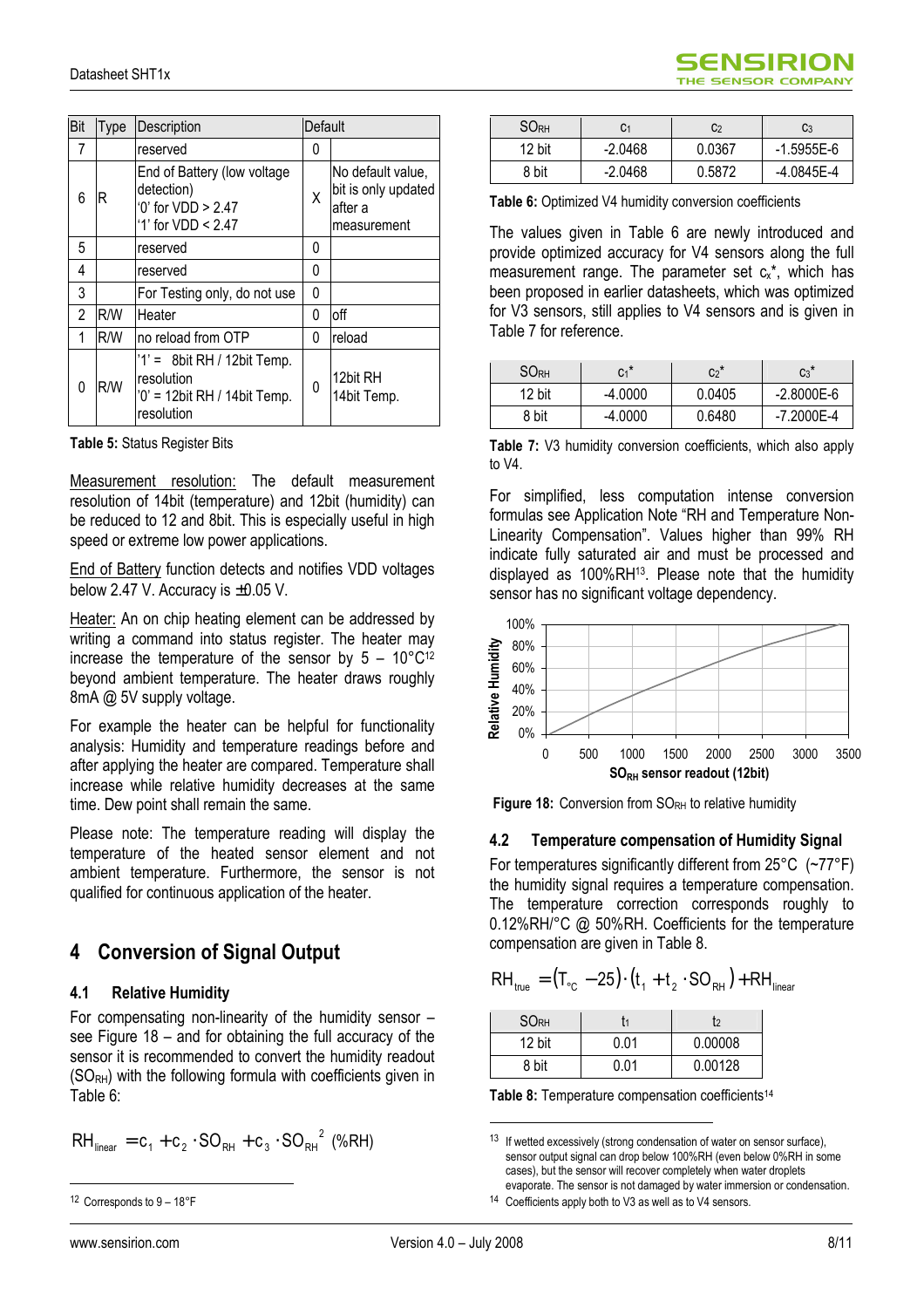### 4.3 Temperature

The band-gap PTAT (Proportional To Absolute Temperature) temperature sensor is very linear by design. Use the following formula to convert digital readout  $(SO<sub>T</sub>)$ to temperature value, with coefficients given in Table 9:

 $T = d_1 + d_2 \cdot SO_{\tau}$ 

| <b>VDD</b> | $d_1$ (°C) | $d_1$ ( $\degree$ F) | <b>SOT</b> | $d_2$ (°C) | $d_2$ ( $\degree$ F) |
|------------|------------|----------------------|------------|------------|----------------------|
| 5V         | $-40.1$    | $-40.2$              | 14bit      | 0.01       | 0.018                |
| 4V         | $-39.8$    | $-39.6$              | 12bit      | 0.04       | 0.072                |
| 3.5V       | $-39.7$    | $-39.5$              |            |            |                      |
| 3V         | $-39.6$    | $-39.3$              |            |            |                      |
| 2.5V       | $-39.4$    | $-38.9$              |            |            |                      |

Table 9: Temperature conversion coefficients<sup>15</sup>.

#### 4.4 Dew Point

SHT1x is not measuring dew point directly, however dew point can be derived from humidity and temperature readings. Since humidity and temperature are both measured on the same monolithic chip, the SHT1x allows superb dew point measurements.

For dew point  $(T_d)$  calculations there are various formulas to be applied, most of them quite complicated. For the temperature range of -40 – 50°C the following approximation provides good accuracy with parameters given in Table 10:

$$
T_{d}(RH,T)=T_{n}\cdot\frac{\text{ln}\left(\displaystyle\frac{RH}{100\%}\right)+\displaystyle\frac{m\cdot T}{T_{n}+T}}{m-\text{ln}\left(\displaystyle\frac{RH}{100\%}\right)-\displaystyle\frac{m\cdot T}{T_{n}+T}}
$$

| Temperature Range                  | Tn $(^{\circ}C)$ | m     |
|------------------------------------|------------------|-------|
| Above water,<br>$0 - 50^{\circ}$ C | 243.12           | 17.62 |
| Above ice,<br>$-40 - 0^{\circ}$ C  | 272.62           | 22.46 |

**Table 10:** Parameters for dew point  $(T_d)$  calculation.

Please note that "ln(…)" denotes the natural logarithm. For RH and T the linearized and compensated values for relative humidity and temperature shall be applied.

For more information on dew point calculation see Application Note "Dew point calculation".

## 5 Environmental Stability

If sensors are qualified for assemblies or devices, please make sure that they experience same conditions as the reference sensor. It should be taken into account that response times in assemblies may be longer, hence enough dwell time for the measurement shall be granted. For detailed information please consult Application Note "Qualification Guide".

The SHT1x sensor series were tested according to AEC-Q100 Rev. F qualification test method. Sensor specifications are tested to prevail under the AEC-Q100 temperature grade 2 test conditions listed in Table 11<sup>16</sup>. Sensor performance under other test conditions cannot be guaranteed and is not part of the sensor specifications. Especially, no guarantee can be given for sensor performance in the field or for customer's specific application.

| <b>Environment Standard</b> |                                                                            | Results <sup>17</sup>    |
|-----------------------------|----------------------------------------------------------------------------|--------------------------|
| <b>HTSL</b>                 | 125°C, 1000 hours                                                          | Within<br>specifications |
| TC.                         | $-50^{\circ}$ C - 125 $^{\circ}$ C, 1000 cycles<br>Acc. JESD22-A104-C      | Within<br>specifications |
| <b>UHST</b>                 | 130°C / 85%RH, 96h                                                         | Within<br>specifications |
| <b>THU</b>                  | 85°C / 85%RH, 1000h                                                        | Within<br>specifications |
|                             | ESD immunity MIL STD 883E, method 3015<br>(Human Body Model at ±2kV)       | Qualified                |
| Latch-up                    | force current of ±100mA with<br>$T_{amb}$ = 80 $^{\circ}$ C, acc. JEDEC 17 | Qualified                |

Please contact Sensirion for detailed information.

Table 11: Qualification tests: HTSL = High Temperature Storage Lifetime, TC = Temperature Cycles, UHST = Unbiased Highly accelerated temperature and humidity Test, THU = Temperature humidity unbiased

# 6 Packaging

### 6.1 Packaging type

SHT1x are supplied in a surface mountable LCC (Leadless Chip Carrier) type package. The sensor housing consists of a Liquid Crystal Polymer (LCP) cap with epoxy glob top on a standard 0.8mm FR4 substrate. The device is fully RoHS and WEEE compliant – it is free of of Pb, Cd, Hg, Cr(6+), PBB and PBDE.

 $\overline{a}$ 15 Temperature coefficients have slightly been adjusted compared to datasheet SHTxx version 3.01. Coefficients apply to V3 as well as V4 sensors.

<sup>&</sup>lt;sup>16</sup> Sensor operation temperature range is -40 to 105°C according to AEC-Q100 temperature grade 2.

<sup>&</sup>lt;sup>17</sup> According to accuracy and long term drift specification given on Page 2.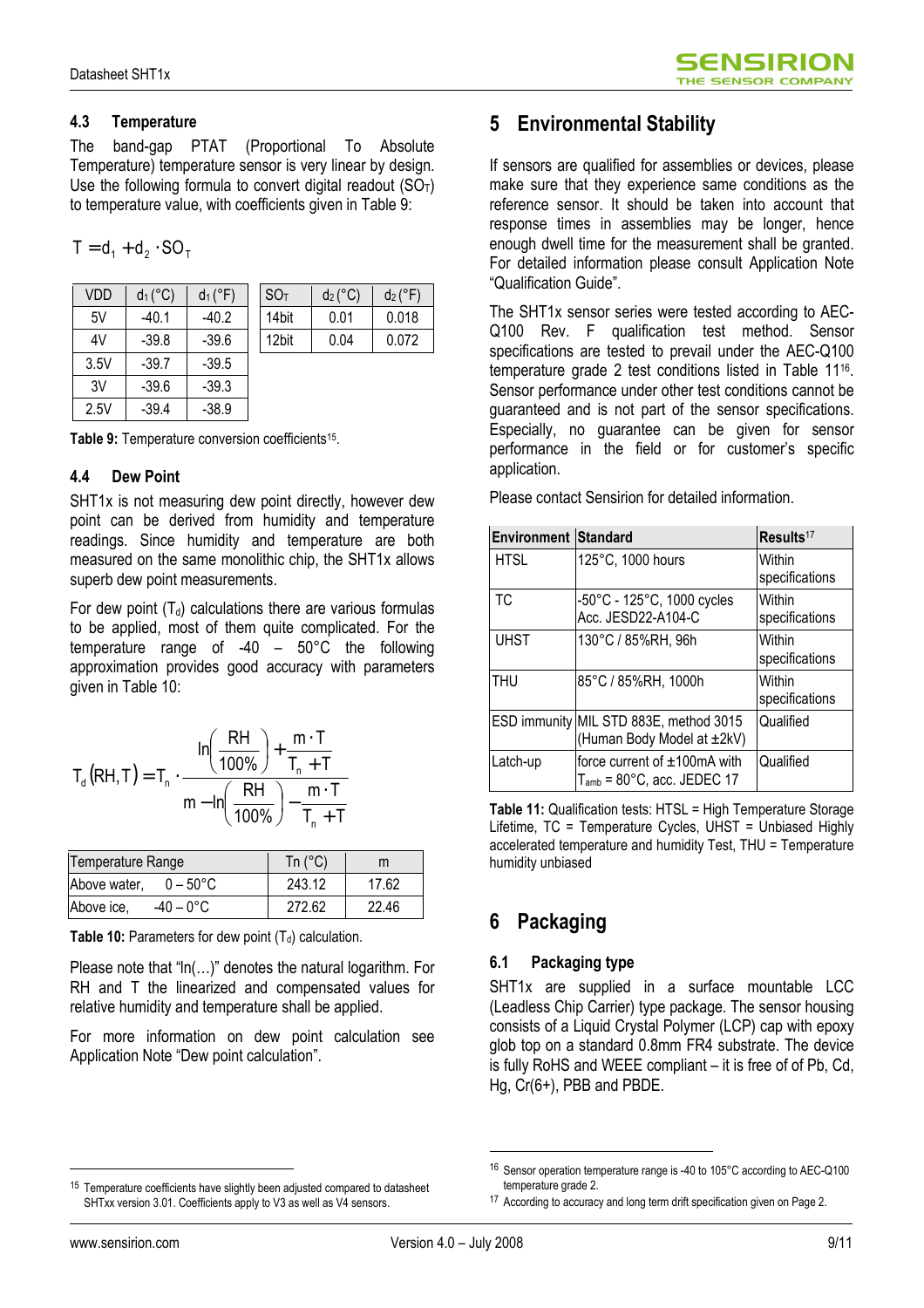Device size is 7.47 x 4.93 x 2.5 mm (0.29 x 0.19 x 0.1 inch), see Figure 1, weight is 100 mg.

#### 6.2 Traceability Information

All SHT1x are marked with an alphanumeric, three digit code on the chip cap (for reference: V3 sensors were labeled with numeric codes) – see "A5Z" on Figure 1. The lot numbers allow full traceability through production, calibration and testing. No information can be derived from the code directly, respective data is stored at Sensirion and is provided upon request.

Labels on the reels are displayed in Figures 19 and 20, they both give traceability information.



Figure 19: First label on reel: XX = Sensor Type (11 for SHT11),  $04$  = Chip Version (V4), Y = last digit of year, RRRR = number of sensors on reel, TTTT = Traceability Code.

| SENSIRION<br>THE SENSOR COMPANY                               |                                                              |  |  |
|---------------------------------------------------------------|--------------------------------------------------------------|--|--|
| Device Type:<br>Description:                                  | 1-100PPP-04<br>Humidity & Temperature Sensor<br><b>SHTxx</b> |  |  |
| Part Order No.<br>Date of Delivery: DD.MM.YYYY<br>Order Code: | 1-100PPP-04 or Customer Number<br>45CCCC/0                   |  |  |

Figure 20: Second label on reel: For Device Type and Part Order Number please refer to Table 12, Delivery Date (also Date Code) is date of packaging of sensors (DD = day,  $MM =$ month, YYYY = year), CCCC = Sensirion order number.

#### 6.3 Shipping Package

SHT1x are shipped in 12mm tape at 100pcs, 400pcs and 2000pcs – for details see Figure 21 and Table 12. Reels are individually labeled with barcode and human readable labels.

| Sensor Type  | Packaging           | Quantity | Order Number |
|--------------|---------------------|----------|--------------|
| SHT10        | 2000<br>Tape & Reel |          | 1-100218-04  |
| <b>SHT11</b> | Tape & Reel         | 100      | 1-100051-04  |
|              | Tape & Reel         | 400      | 1-100098-04  |
|              | Tape & Reel         | 2000     | 1-100524-04  |
| SHT15        | Tape & Reel         | 100      | 1-100085-04  |
|              | Tape & Reel         | 400      | 1-100093-04  |

Table 12: Packaging types per sensor type.

Dimensions of packaging tape is given in Figure 21. All tapes have a minimum of 480mm empty leader tape (first pockets of the tape) and a minimum of 300mm empty trailer tape (last pockets of the tape).



Figure 21: Tape configuration and unit orientation within tape, dimensions in mm (1mm = 0.039inch). The leader tape is at the right side of the figure while the trailer tape is to the left (direction of unreeling).